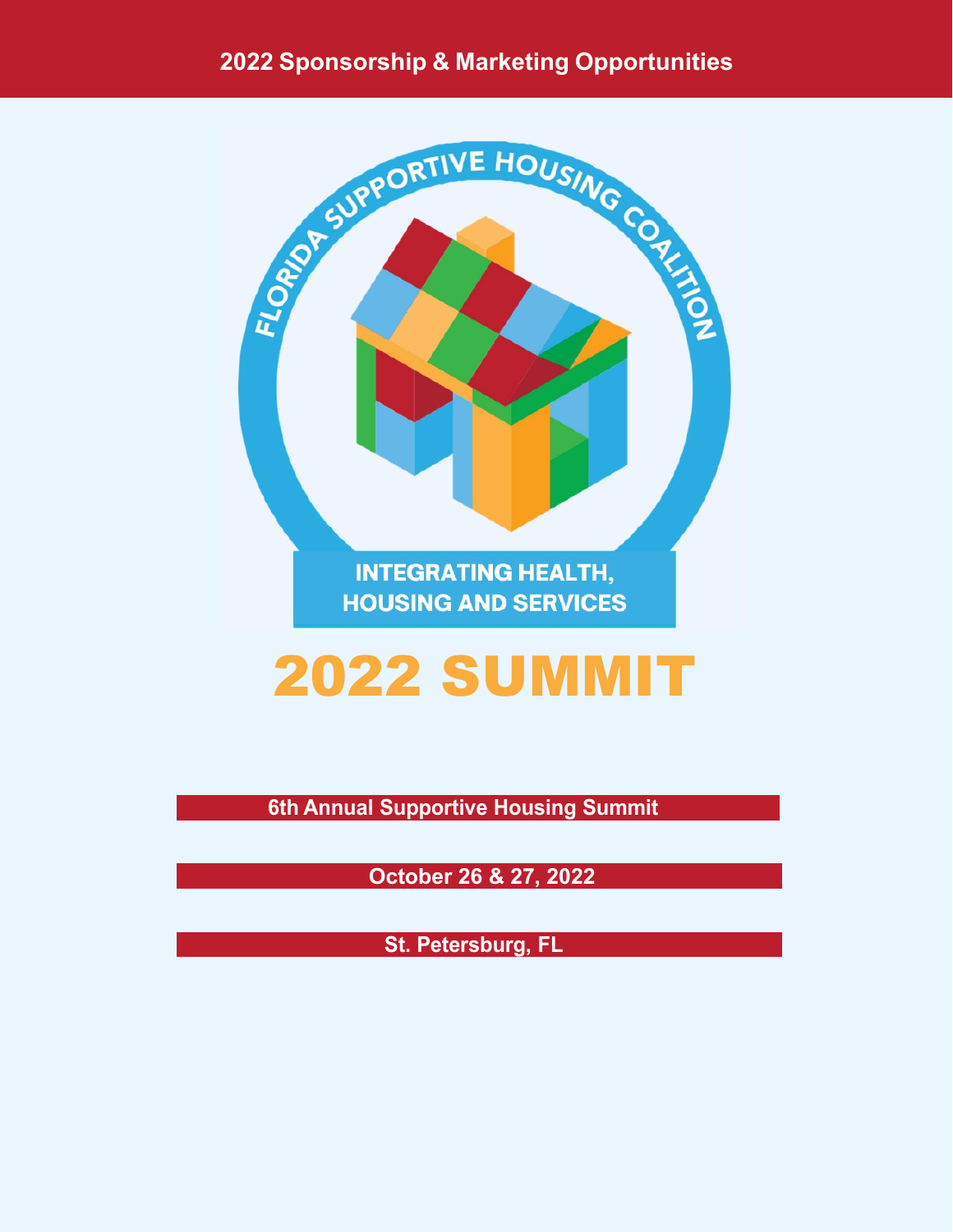

The Florida Supportive Housing Coalition's **Annual Supportive Housing Summit** is scheduled and ready to go! The Summit, scheduled for October 26th and 27th 2022, will be held at the Hilton St. Petersburg Bayfront in downtown St. Petersburg.

The **Supportive Housing Summit has proven to be the most valuable conference for sponsors, organizations and individuals interested in Florida's supportive housing industry**.

The **Supportive Housing Summit** is the only Florida conference where federal and state policy makers, service providers, local governments, and health and human service advocates come together for a single focus - expanding supportive housing for persons with disabilities, individuals and families experiencing homelessness or at risk of homelessness, and persons and families with extremely low incomes.

As a sponsor of the **Supportive Housing Summit**, you get the opportunity to network with Florida's most committed group of individuals and organizations who understand the important role you play in the successful expansion of supportive housing for Floria's most vulnerable individuals. These individuals include our veterans and elderly with physical and mental disabilities, person with serious mental illnesses, substance abuse disorders, families involved in child welfare, children leaving foster care and starting out on their own, and individuals and families struggling with homelessness.

[As a sponsor, t](mailto:Sheila@fshc.org)he **Supportive Housing Summit**  gives you both the opportunity to network and to join us in hearing from federal and state policy makers, developers, owners and operators of successful supportive housing programs, support service providers, lenders, attorneys, and many other stakeholders who share the same goals.

The **Supportive Housing Summit** offers sponsors a variety of choices to best show your support for Florida Supportive Housing Coalition.

There will be a two-day Trade Show for sponsors and exhibitors. All vendors who do business with, or would like to do business with, developers, owners, investors, operators, service providers and funders of affordable/supportive housing, or just to learn more about the industry and a possible role for your organization are encouraged to exhibit at the Trade Show.

Please join us as we continue to build this important annual event dedicated to advancing supportive housing's best practices for those most in need; those with the lowest incomes, with disabilities and special needs, and those who are experiencing homelessness or at-risk of homelessness.

The Florida Supportive Housing Coalition promises you an experience you will find rewarding and worth your time and sponsorship.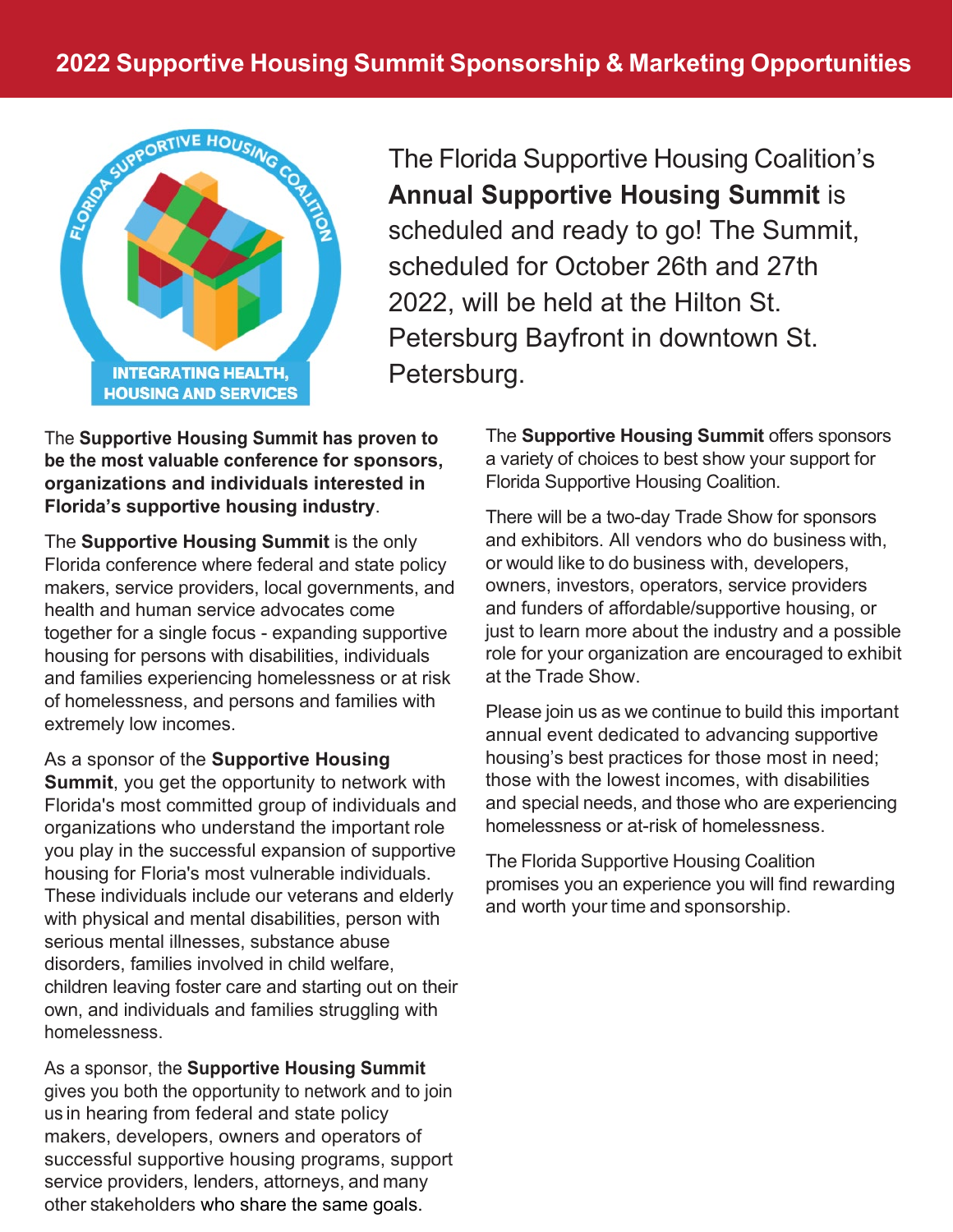## **Sponsorship Levels Sponsorship Levels**

### ■ **Diamond Exclusive Sponsor \$15,000** ■ **Diamond Exclusive Sponsor \$15,000**

- Complimentary Summit registration for 5 Complimentary Summit registration for 5
- Complimentary Premium Table for Trade Show Complimentary Premium Table for Trade Show
- Sponsorship of the Summit & Logo on Sponsorship of the Summit & Logo on Summit Bag Summit Bag
- Introduction by Florida Supportive Housing Introduction by Florida Supportive Housing Coalition Board President at Opening Session Coalition Board President at Opening Session
- Most prominent signage at the Summit Most prominent signage at the Summit
- Full page ad in Summit brochure Full page ad in Summit brochure
- Recognition on FSHC website Recognition on FSHC website

### ■ **Platinum Sponsor \$10,000 or more** ■ **Platinum Sponsor \$10,000 or more**

- Complimentary Summit registration for 4 Complimentary Summit registration for 4
- Complimentary Premium Table for Trade Show Complimentary Premium Table for Trade Show
- Introduction by Florida Supportive Housing Introduction by Florida Supportive Housing Coalition Board President at Luncheon Plenary Coalition Board President at Luncheon Plenary
- Sponsorship of major event (Plenary Speakers, Sponsorship of major event (Plenary Speakers, Luncheon, or Welcome Reception) Luncheon, or Welcome Reception)
- Prominent signage at Summit Prominent signage at Summit
- Full page ad in Summit brochure Full page ad in Summit brochure
- Recognition on FSHC website Recognition on FSHC website

### ■ **Gold Sponsor \$7,500** ■ **Gold Sponsor \$7,500**

- Complimentary Summit registration for 3 Complimentary Summit registration for 3
- Complimentary Premium Table for Trade Show Complimentary Premium Table for Trade Show
- Sponsorship of a Breakfast Sponsorship of a Breakfast
- Prominent signage at Summit Prominent signage at Summit
- 1/2 page ad in Summit brochure
- Recognition on FSHC website Recognition on FSHC website

### ■ **Silver Sponsor \$ 5,000** ■ **Silver Sponsor \$ 5,000**

- Complimentary Summit registration for 2 Complimentary Summit registration for 2
- Complimentary Premium Table for Trade Complimentary Premium Table for Trade Show Show
- Prominent signage at Summit Prominent signage at Summit
- 1/2 page ad in Summit brochure
- Recognition on FSHC website Recognition on FSHC website

### ■ **Bronze Sponsor \$ 1,500** ■ **Bronze Sponsor \$ 1,500**

- Complimentary Summit registration for 1 Complimentary Summit registration for 1
- Complimentary Regular Table for Trade Show Complimentary Regular Table for Trade Show
- Signage at Summit Signage at Summit
- • 1/4 page ad in Summit Brochure
- Recognition on FSHC Website

#### To assist us in your sponsorship [please complete the following](fshcsummit@fshc.org)  [registration form.](https://events.r20.constantcontact.com/register/eventReg?oeidk=a07ej4gq48z161ccf05&oseq=&c=&ch=)

For more information or to discuss substitutes or other benefits contact Karen Koch at fshcsummit@fshc.org

## Don't forget your support has a statewide impact!